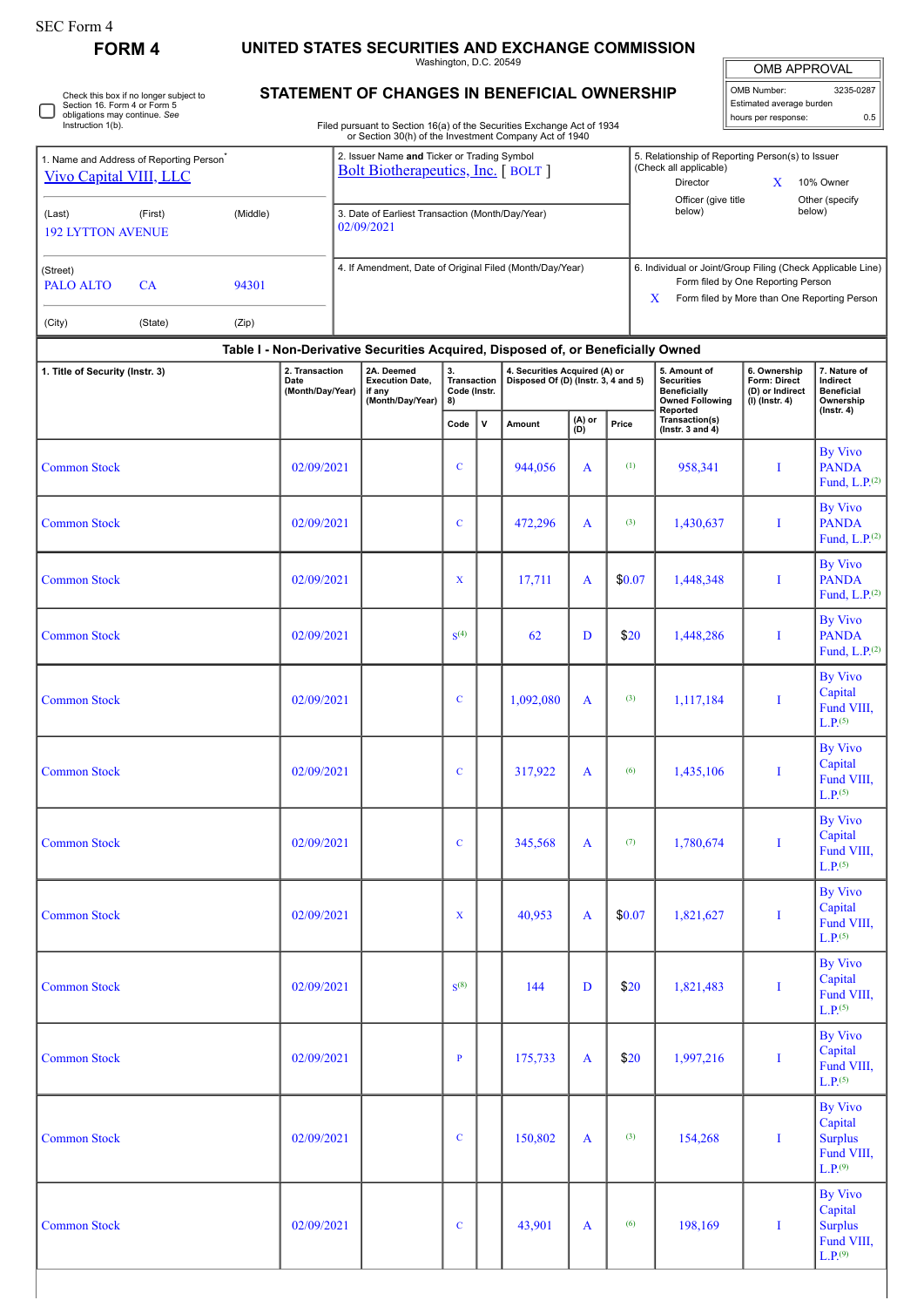| Table I - Non-Derivative Securities Acquired, Disposed of, or Beneficially Owned |                                                                              |                                            |                                                                    |            |                                         |              |          |                                                                                                       |                                            |              |                                                                      |                                                    |                                                                               |                                                                                                                                                                                                                                                          |                                                                                 |                                                                     |                                                                                    |                                                                                    |
|----------------------------------------------------------------------------------|------------------------------------------------------------------------------|--------------------------------------------|--------------------------------------------------------------------|------------|-----------------------------------------|--------------|----------|-------------------------------------------------------------------------------------------------------|--------------------------------------------|--------------|----------------------------------------------------------------------|----------------------------------------------------|-------------------------------------------------------------------------------|----------------------------------------------------------------------------------------------------------------------------------------------------------------------------------------------------------------------------------------------------------|---------------------------------------------------------------------------------|---------------------------------------------------------------------|------------------------------------------------------------------------------------|------------------------------------------------------------------------------------|
|                                                                                  | 1. Title of Security (Instr. 3)                                              |                                            | 2. Transaction<br>Date<br>(Month/Day/Year)                         |            |                                         |              | if any   | 2A. Deemed<br><b>Execution Date,</b><br>(Month/Day/Year)                                              | 3.<br>Transaction<br>Code (Instr.<br>8)    |              | 4. Securities Acquired (A) or<br>Disposed Of (D) (Instr. 3, 4 and 5) |                                                    |                                                                               | 5. Amount of<br><b>Securities</b><br><b>Beneficially</b><br><b>Owned Following</b><br>Reported                                                                                                                                                           |                                                                                 | 6. Ownership<br>Form: Direct<br>(D) or Indirect<br>$(I)$ (Instr. 4) |                                                                                    | 7. Nature of<br>Indirect<br><b>Beneficial</b><br>Ownership<br>$($ Instr. 4 $)$     |
|                                                                                  |                                                                              |                                            |                                                                    |            |                                         |              |          |                                                                                                       | Code                                       | $\mathbf{v}$ | Amount                                                               | (A) or<br>(D)                                      | Price                                                                         | Transaction(s)<br>(Instr. $3$ and $4$ )                                                                                                                                                                                                                  |                                                                                 |                                                                     |                                                                                    |                                                                                    |
|                                                                                  | <b>Common Stock</b>                                                          |                                            |                                                                    | 02/09/2021 |                                         |              |          |                                                                                                       | $\mathbf C$                                |              | 47,718                                                               | A                                                  | (7)                                                                           | 245,887                                                                                                                                                                                                                                                  |                                                                                 | Ι                                                                   | <b>By Vivo</b><br>Capital<br><b>Surplus</b><br>$L.P.$ <sup>(9)</sup>               | Fund VIII,                                                                         |
| <b>Common Stock</b>                                                              |                                                                              |                                            |                                                                    |            | 02/09/2021                              |              |          |                                                                                                       | $\mathbf x$                                |              | 5,655                                                                | A                                                  | \$0.07                                                                        | 251,542                                                                                                                                                                                                                                                  | By Vivo<br>Capital<br><b>Surplus</b><br>Ι.<br>Fund VIII,<br>L.P. <sup>(9)</sup> |                                                                     |                                                                                    |                                                                                    |
| <b>Common Stock</b>                                                              |                                                                              |                                            |                                                                    |            | 02/09/2021                              |              |          |                                                                                                       | S <sup>(10)</sup>                          |              | 20                                                                   | D                                                  | \$20                                                                          | 251,522<br>I                                                                                                                                                                                                                                             |                                                                                 |                                                                     | <b>By Vivo</b><br>Capital<br><b>Surplus</b><br>Fund VIII,<br>$L.P.$ <sup>(9)</sup> |                                                                                    |
| <b>Common Stock</b>                                                              |                                                                              |                                            |                                                                    |            | 02/09/2021                              |              |          |                                                                                                       | $\mathbf{P}$                               |              | 24,267                                                               | A                                                  | \$20                                                                          | 275,789                                                                                                                                                                                                                                                  | I                                                                               |                                                                     | <b>By Vivo</b><br>Capital<br><b>Surplus</b><br>Fund VIII,<br>$L.P.$ <sup>(9)</sup> |                                                                                    |
| <b>Common Stock</b>                                                              |                                                                              |                                            |                                                                    |            | 02/09/2021                              |              |          |                                                                                                       | $\mathbf{P}$                               |              | 150,000                                                              | A                                                  | \$20                                                                          |                                                                                                                                                                                                                                                          | 150,000<br>Ι                                                                    |                                                                     | <b>By Vivo</b><br>Opportunity<br>Fund, L.P.<br>(11)                                |                                                                                    |
|                                                                                  |                                                                              |                                            |                                                                    |            |                                         |              |          |                                                                                                       |                                            |              | (e.g., puts, calls, warrants, options, convertible securities)       |                                                    | Table II - Derivative Securities Acquired, Disposed of, or Beneficially Owned |                                                                                                                                                                                                                                                          |                                                                                 |                                                                     |                                                                                    |                                                                                    |
| 1. Title of<br>Derivative<br><b>Security</b><br>$($ Instr. 3 $)$                 | 2.<br>Conversion<br>or Exercise<br>Price of<br>Derivative<br><b>Security</b> | 3. Transaction<br>Date<br>(Month/Day/Year) | 3A. Deemed<br><b>Execution Date,</b><br>if any<br>(Month/Day/Year) |            | 4.<br>Transaction<br>Code (Instr.<br>8) |              | and $5)$ | 5. Number of<br>Derivative<br><b>Securities</b><br>Acquired (A)<br>or Disposed of<br>(D) (Instr. 3, 4 | <b>Expiration Date</b><br>(Month/Day/Year) |              | 6. Date Exercisable and                                              | <b>Derivative Security</b><br>( $lnstr. 3 and 4$ ) | 7. Title and Amount of<br><b>Securities Underlying</b>                        | 8. Price of<br>9. Number of<br>10.<br>Ownership<br>Derivative<br>derivative<br><b>Security</b><br><b>Securities</b><br>Form:<br><b>Beneficially</b><br>$($ Instr. 5 $)$<br>Direct (D)<br>Owned<br>or Indirect<br>Following<br>(I) (Instr. 4)<br>Reported |                                                                                 |                                                                     |                                                                                    | 11. Nature<br>of Indirect<br><b>Beneficial</b><br>Ownership<br>$($ Instr. 4 $)$    |
|                                                                                  |                                                                              |                                            |                                                                    |            | Code                                    | $\mathsf{v}$ | (A)      | (D)                                                                                                   | Date<br>Exercisable                        |              | Expiration<br>Date                                                   | <b>Title</b>                                       | Amount or<br>Number of<br><b>Shares</b>                                       |                                                                                                                                                                                                                                                          | Transaction(s)<br>$($ Instr. 4 $)$                                              |                                                                     |                                                                                    |                                                                                    |
| Series A-1<br>Preferred<br><b>Stock</b>                                          | (1)                                                                          | 02/09/2021                                 |                                                                    |            | $\mathbf{C}$                            |              |          | 944,056                                                                                               | (1)                                        |              | (1)                                                                  | Common<br><b>Stock</b>                             | 944,056                                                                       | \$0.00                                                                                                                                                                                                                                                   | $\bf{0}$                                                                        | $\bf{I}$                                                            |                                                                                    | By Vivo<br><b>PANDA</b><br>Fund, L.P.<br>(2)                                       |
| Series B<br>Preferred<br><b>Stock</b>                                            | (3)                                                                          | 02/09/2021                                 |                                                                    |            | $\mathbf C$                             |              |          | 472,296                                                                                               | (3)                                        |              | (3)                                                                  | Common<br><b>Stock</b>                             | 472,296                                                                       | \$0.00                                                                                                                                                                                                                                                   | $\bf{0}$                                                                        | I                                                                   |                                                                                    | <b>By Vivo</b><br><b>PANDA</b><br>Fund, L.P.<br>(2)                                |
| Warrant<br>(Right to<br>Buy)                                                     | \$0.07                                                                       | 02/09/2021                                 |                                                                    |            | $\mathbf X$                             |              |          | 17,711                                                                                                | (12)                                       |              | 07/26/2028                                                           | Common<br><b>Stock</b>                             | 17,711                                                                        | \$0.00                                                                                                                                                                                                                                                   | $\bf{0}$                                                                        | I                                                                   |                                                                                    | <b>By Vivo</b><br><b>PANDA</b><br>Fund, L.P.<br>(2)                                |
| <b>Series B</b><br>Preferred<br><b>Stock</b>                                     | (3)                                                                          | 02/09/2021                                 |                                                                    |            | $\mathbf C$                             |              |          | 1,092,080                                                                                             | (3)                                        |              | (3)                                                                  | Common<br><b>Stock</b>                             | 1,092,080                                                                     | \$0.00                                                                                                                                                                                                                                                   | $\bf{0}$                                                                        | 1                                                                   |                                                                                    | <b>By Vivo</b><br>Capital<br>Fund VIII,<br>$L P^{(5)}$                             |
| Series C-1<br>Preferred<br><b>Stock</b>                                          | (6)                                                                          | 02/09/2021                                 |                                                                    |            | $\mathbf C$                             |              |          | 317,922                                                                                               | (6)                                        |              | (6)                                                                  | Common<br><b>Stock</b>                             | 317,922                                                                       | \$0.00                                                                                                                                                                                                                                                   | $\bf{0}$                                                                        | I                                                                   |                                                                                    | <b>By Vivo</b><br>Capital<br>Fund VIII,<br>$L.P.$ <sup>(5)</sup>                   |
| Series C-2<br>Preferred<br><b>Stock</b>                                          | (7)                                                                          | 02/09/2021                                 |                                                                    |            | $\mathbf C$                             |              |          | 345,568                                                                                               | (7)                                        |              | (7)                                                                  | Common<br><b>Stock</b>                             | 345,568                                                                       | \$0.00                                                                                                                                                                                                                                                   | $\bf{0}$                                                                        | I                                                                   |                                                                                    | <b>By Vivo</b><br>Capital<br>Fund VIII,<br>L.P <sup>(5)</sup>                      |
| Warrant<br>(Right to<br>Buy)                                                     | \$0.07                                                                       | 02/09/2021                                 |                                                                    |            | X                                       |              |          | 40,953                                                                                                | (12)                                       |              | 07/26/2028                                                           | Common<br><b>Stock</b>                             | 40,953                                                                        | \$0.00                                                                                                                                                                                                                                                   | $\bf{0}$                                                                        | I                                                                   |                                                                                    | <b>By Vivo</b><br>Capital<br>Fund VIII,<br>L.P <sup>(5)</sup>                      |
| <b>Series B</b><br>Preferred<br><b>Stock</b>                                     | (3)                                                                          | 02/09/2021                                 |                                                                    |            | $\mathbf C$                             |              |          | 150,802                                                                                               | (3)                                        |              | (3)                                                                  | Common<br><b>Stock</b>                             | 150,802                                                                       | \$0.00                                                                                                                                                                                                                                                   | $\bf{0}$                                                                        | 1                                                                   |                                                                                    | <b>By Vivo</b><br>Capital<br><b>Surplus</b><br>Fund VIII,<br>$L.P.^{(9)}$          |
| Series C-1<br>Preferred<br><b>Stock</b>                                          | (6)                                                                          | 02/09/2021                                 |                                                                    |            | $\mathbf C$                             |              |          | 43,901                                                                                                | (6)                                        |              | (6)                                                                  | Common<br><b>Stock</b>                             | 43,901                                                                        | \$0.00                                                                                                                                                                                                                                                   | $\bf{0}$                                                                        | I                                                                   |                                                                                    | <b>By Vivo</b><br>Capital<br><b>Surplus</b><br>Fund VIII,<br>$L.P.$ <sup>(9)</sup> |
| Series C-2<br>Preferred<br><b>Stock</b>                                          | (7)                                                                          | 02/09/2021                                 |                                                                    |            | $\mathbf C$                             |              |          | 47,718                                                                                                | (7)                                        |              | (7)                                                                  | Common<br><b>Stock</b>                             | 47,718                                                                        | \$0.00                                                                                                                                                                                                                                                   | $\bf{0}$                                                                        | 1                                                                   |                                                                                    | <b>By Vivo</b><br>Capital<br><b>Surplus</b><br>Fund VIII,<br>$L.P.$ <sup>(9)</sup> |
|                                                                                  |                                                                              |                                            |                                                                    |            |                                         |              |          |                                                                                                       |                                            |              |                                                                      |                                                    |                                                                               |                                                                                                                                                                                                                                                          |                                                                                 |                                                                     |                                                                                    |                                                                                    |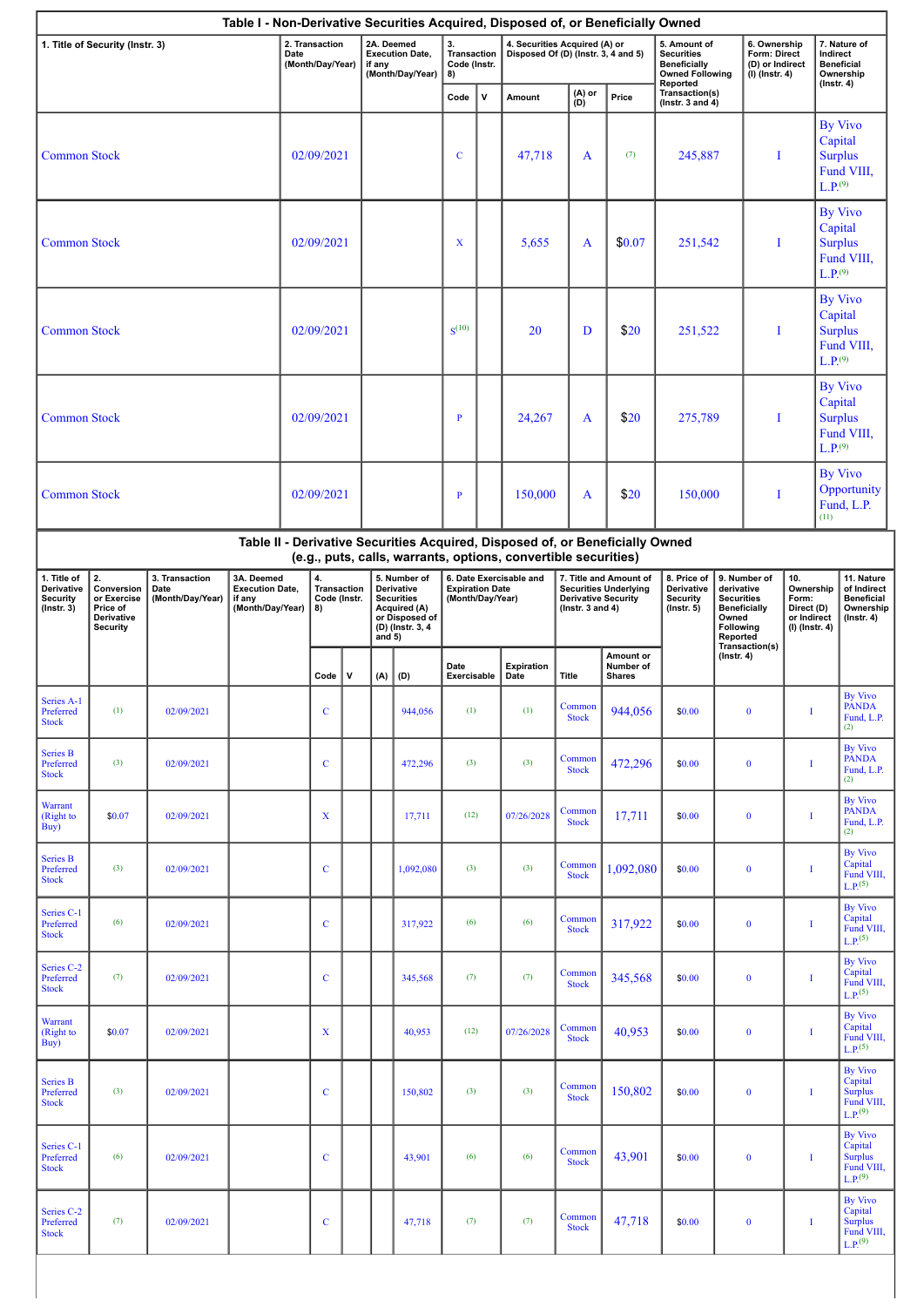| Table II - Derivative Securities Acquired, Disposed of, or Beneficially Owned<br>(e.g., puts, calls, warrants, options, convertible securities) |                                                                              |                                                                                              |                                                                    |                                         |   |             |                                                                                                       |                                                                                                                                                                                |                    |                        |                                                                  |                                                                                                                            |                                                                          |                                                                                 |                                                                                    |
|-------------------------------------------------------------------------------------------------------------------------------------------------|------------------------------------------------------------------------------|----------------------------------------------------------------------------------------------|--------------------------------------------------------------------|-----------------------------------------|---|-------------|-------------------------------------------------------------------------------------------------------|--------------------------------------------------------------------------------------------------------------------------------------------------------------------------------|--------------------|------------------------|------------------------------------------------------------------|----------------------------------------------------------------------------------------------------------------------------|--------------------------------------------------------------------------|---------------------------------------------------------------------------------|------------------------------------------------------------------------------------|
| 1. Title of<br>Derivative<br><b>Security</b><br>$($ Instr. $3)$                                                                                 | 2.<br>Conversion<br>or Exercise<br>Price of<br>Derivative<br><b>Security</b> | 3. Transaction<br>Date<br>(Month/Day/Year)                                                   | 3A. Deemed<br><b>Execution Date,</b><br>if any<br>(Month/Day/Year) | 4.<br>Transaction<br>Code (Instr.<br>8) |   | and $5)$    | 5. Number of<br>Derivative<br><b>Securities</b><br>Acquired (A)<br>or Disposed of<br>(D) (Instr. 3, 4 | 6. Date Exercisable and<br>7. Title and Amount of<br><b>Expiration Date</b><br><b>Securities Underlying</b><br>(Month/Day/Year)<br>Derivative Security<br>( $lnstr. 3 and 4$ ) |                    |                        | 8. Price of<br>Derivative<br><b>Security</b><br>$($ Instr. 5 $)$ | 9. Number of<br>derivative<br><b>Securities</b><br><b>Beneficially</b><br>Owned<br>Following<br>Reported<br>Transaction(s) | 10.<br>Ownership<br>Form:<br>Direct (D)<br>or Indirect<br>(I) (Instr. 4) | 11. Nature<br>of Indirect<br><b>Beneficial</b><br>Ownership<br>$($ Instr. 4 $)$ |                                                                                    |
|                                                                                                                                                 |                                                                              |                                                                                              |                                                                    | Code                                    | v | $(A)$ $(D)$ |                                                                                                       | Date<br>Exercisable                                                                                                                                                            | Expiration<br>Date | <b>Title</b>           | Amount or<br>Number of<br><b>Shares</b>                          |                                                                                                                            | $($ Instr. 4 $)$                                                         |                                                                                 |                                                                                    |
| <b>Warrant</b><br>(Right to<br>Buy)                                                                                                             | \$0.07                                                                       | 02/09/2021                                                                                   |                                                                    | X                                       |   |             | 5,655                                                                                                 | (12)                                                                                                                                                                           | 07/26/2028         | Common<br><b>Stock</b> | 5,655                                                            | \$0.00                                                                                                                     | $\bf{0}$                                                                 | I                                                                               | <b>By Vivo</b><br>Capital<br><b>Surplus</b><br>Fund VIII,<br>$L.P.$ <sup>(9)</sup> |
|                                                                                                                                                 | <b>Vivo Capital VIII, LLC</b>                                                | 1. Name and Address of Reporting Person <sup>®</sup>                                         |                                                                    |                                         |   |             |                                                                                                       |                                                                                                                                                                                |                    |                        |                                                                  |                                                                                                                            |                                                                          |                                                                                 |                                                                                    |
| (Last)                                                                                                                                          | <b>192 LYTTON AVENUE</b>                                                     | (First)                                                                                      | (Middle)                                                           |                                         |   |             |                                                                                                       |                                                                                                                                                                                |                    |                        |                                                                  |                                                                                                                            |                                                                          |                                                                                 |                                                                                    |
| (Street)<br><b>PALO ALTO</b>                                                                                                                    |                                                                              | CA                                                                                           | 94301                                                              |                                         |   |             |                                                                                                       |                                                                                                                                                                                |                    |                        |                                                                  |                                                                                                                            |                                                                          |                                                                                 |                                                                                    |
| (City)                                                                                                                                          |                                                                              | (State)                                                                                      | (Zip)                                                              |                                         |   |             |                                                                                                       |                                                                                                                                                                                |                    |                        |                                                                  |                                                                                                                            |                                                                          |                                                                                 |                                                                                    |
|                                                                                                                                                 |                                                                              | 1. Name and Address of Reporting Person <sup>*</sup><br>Vivo Capital Fund VIII, L.P.         |                                                                    |                                         |   |             |                                                                                                       |                                                                                                                                                                                |                    |                        |                                                                  |                                                                                                                            |                                                                          |                                                                                 |                                                                                    |
| (Last)                                                                                                                                          | <b>192 LYTTON AVENUE</b>                                                     | (First)                                                                                      | (Middle)                                                           |                                         |   |             |                                                                                                       |                                                                                                                                                                                |                    |                        |                                                                  |                                                                                                                            |                                                                          |                                                                                 |                                                                                    |
| (Street)<br><b>PALO ALTO</b>                                                                                                                    |                                                                              | CA                                                                                           | 94301                                                              |                                         |   |             |                                                                                                       |                                                                                                                                                                                |                    |                        |                                                                  |                                                                                                                            |                                                                          |                                                                                 |                                                                                    |
| (City)                                                                                                                                          |                                                                              | (State)                                                                                      | (Zip)                                                              |                                         |   |             |                                                                                                       |                                                                                                                                                                                |                    |                        |                                                                  |                                                                                                                            |                                                                          |                                                                                 |                                                                                    |
|                                                                                                                                                 |                                                                              | 1. Name and Address of Reporting Person <sup>*</sup><br>Vivo Capital Surplus Fund VIII, L.P. |                                                                    |                                         |   |             |                                                                                                       |                                                                                                                                                                                |                    |                        |                                                                  |                                                                                                                            |                                                                          |                                                                                 |                                                                                    |
| (Last)                                                                                                                                          | <b>192 LYTTON AVENUE</b>                                                     | (First)                                                                                      | (Middle)                                                           |                                         |   |             |                                                                                                       |                                                                                                                                                                                |                    |                        |                                                                  |                                                                                                                            |                                                                          |                                                                                 |                                                                                    |
| (Street)<br><b>PALO ALTO</b>                                                                                                                    |                                                                              | CA                                                                                           | 94301                                                              |                                         |   |             |                                                                                                       |                                                                                                                                                                                |                    |                        |                                                                  |                                                                                                                            |                                                                          |                                                                                 |                                                                                    |
| (City)                                                                                                                                          |                                                                              | (State)                                                                                      | (Zip)                                                              |                                         |   |             |                                                                                                       |                                                                                                                                                                                |                    |                        |                                                                  |                                                                                                                            |                                                                          |                                                                                 |                                                                                    |
|                                                                                                                                                 | Vivo Panda Fund, L.P.                                                        | 1. Name and Address of Reporting Person <sup>*</sup>                                         |                                                                    |                                         |   |             |                                                                                                       |                                                                                                                                                                                |                    |                        |                                                                  |                                                                                                                            |                                                                          |                                                                                 |                                                                                    |
| (Last)                                                                                                                                          | <b>192 LYTTON AVENUE</b>                                                     | (First)                                                                                      | (Middle)                                                           |                                         |   |             |                                                                                                       |                                                                                                                                                                                |                    |                        |                                                                  |                                                                                                                            |                                                                          |                                                                                 |                                                                                    |
| (Street)<br><b>PALO ALTO</b>                                                                                                                    |                                                                              | CA                                                                                           | 94301                                                              |                                         |   |             |                                                                                                       |                                                                                                                                                                                |                    |                        |                                                                  |                                                                                                                            |                                                                          |                                                                                 |                                                                                    |
| (City)                                                                                                                                          |                                                                              | (State)                                                                                      | (Zip)                                                              |                                         |   |             |                                                                                                       |                                                                                                                                                                                |                    |                        |                                                                  |                                                                                                                            |                                                                          |                                                                                 |                                                                                    |
|                                                                                                                                                 | Vivo Panda, LLC                                                              | 1. Name and Address of Reporting Person <sup>*</sup>                                         |                                                                    |                                         |   |             |                                                                                                       |                                                                                                                                                                                |                    |                        |                                                                  |                                                                                                                            |                                                                          |                                                                                 |                                                                                    |
| (Last)                                                                                                                                          | <b>192 LYTTON AVENUE</b>                                                     | (First)                                                                                      | (Middle)                                                           |                                         |   |             |                                                                                                       |                                                                                                                                                                                |                    |                        |                                                                  |                                                                                                                            |                                                                          |                                                                                 |                                                                                    |
| (Street)<br><b>PALO ALTO</b>                                                                                                                    |                                                                              | CA                                                                                           | 94301                                                              |                                         |   |             |                                                                                                       |                                                                                                                                                                                |                    |                        |                                                                  |                                                                                                                            |                                                                          |                                                                                 |                                                                                    |
| (City)                                                                                                                                          |                                                                              | (State)                                                                                      | (Zip)                                                              |                                         |   |             |                                                                                                       |                                                                                                                                                                                |                    |                        |                                                                  |                                                                                                                            |                                                                          |                                                                                 |                                                                                    |
|                                                                                                                                                 |                                                                              | 1. Name and Address of Reporting Person <sup>*</sup><br>Vivo Opportunity Fund, L.P.          |                                                                    |                                         |   |             |                                                                                                       |                                                                                                                                                                                |                    |                        |                                                                  |                                                                                                                            |                                                                          |                                                                                 |                                                                                    |
| (Last)                                                                                                                                          | <b>192 LYTTON AVENUE</b>                                                     | (First)                                                                                      | (Middle)                                                           |                                         |   |             |                                                                                                       |                                                                                                                                                                                |                    |                        |                                                                  |                                                                                                                            |                                                                          |                                                                                 |                                                                                    |